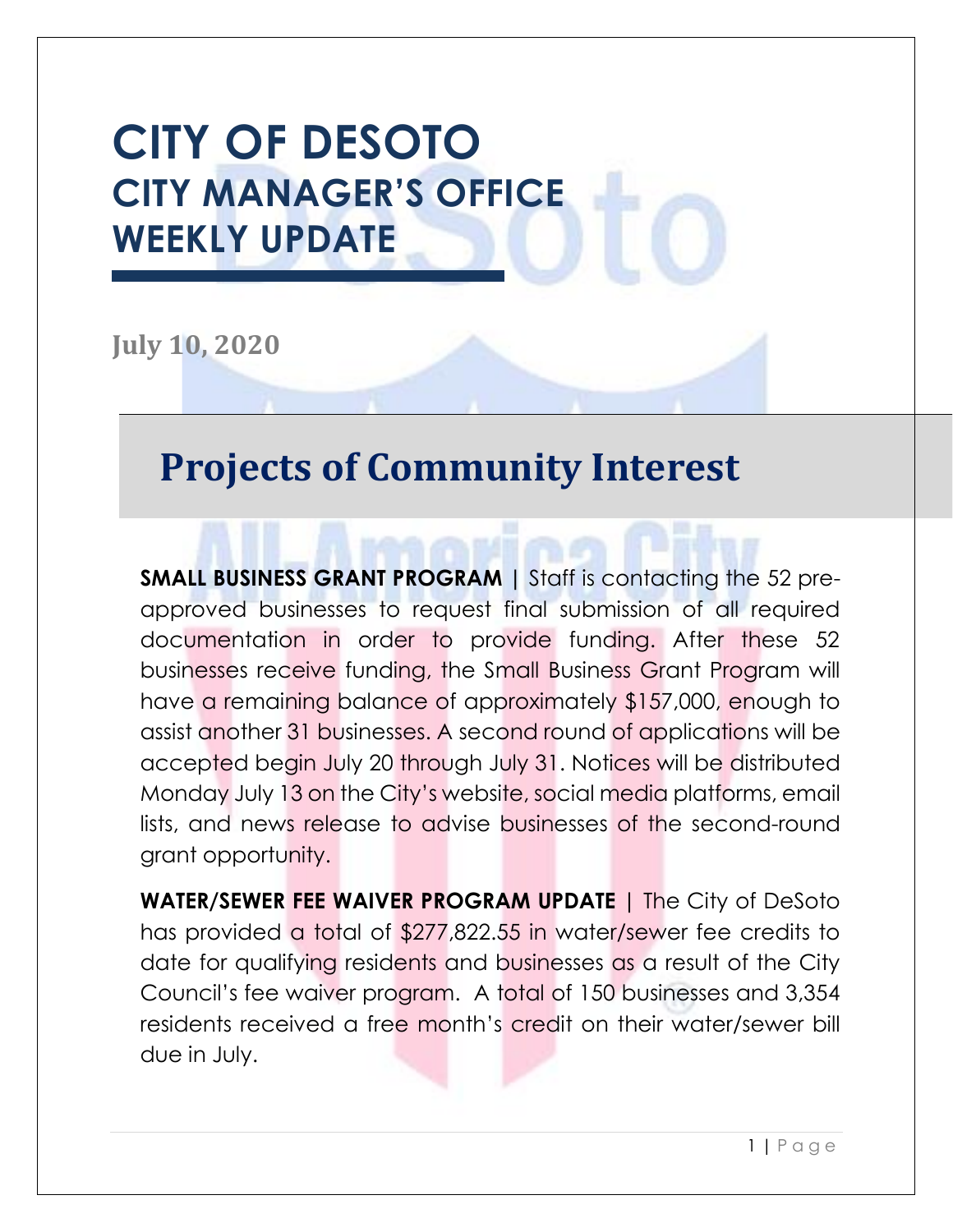### **Project Updates**

**CITY RESPONSE TO COVID-19** | Ellis Davis will be administering up to 1,000 tests daily through the end of July with the collaboration of the DeSoto Fire Department. The American Airline Center mobile testing units were relocated to the University of Dallas. Walmart continues to offer drive-through testing daily from 7:00 AM through 9:00 AM. DC3 Church will remain open for testing every Wednesday from 9:00 AM through 12:00 PM. Methodist Charlton drive through testing is by appointment only Monday through Friday 9:00 AM through 1:00 PM. The Texas National Guard will conduct a second walk-in testing site in DeSoto limited to 500 tests at Meadow Creek Park on Friday, July 17 from 9:00 AM to 4:00 PM. As of today, there are 418 DeSoto addresses with positive cases and 593 individual positive cases. As of the current pay period, four employees are COVID-19 positive with 12 employees in quarantine awaiting test results. Eleven employees returned this week after being in quarantine and testing negative for COVID-19.

**STRATEGIC PLANNING** | Staff has scheduled four strategic planning sessions with the City Council to review the data collection from the dine and dialogue, surveys, environmental plan, and interviews. Meeting invites were sent to the Strategic Planning Steering Committee, which includes the City Council and other staff participants for July 14, 16, 18, and 22.

**WORKFORCE HOUSING TOUR |** Members of the City Council are invited to take a tour on Friday, July 17 from 11:00 AM to 3:00 PM to see three Workforce Housing Projects constructed in the DFW Metroplex by a developer interested in pursuing a similar project on Bolton Boone Road north of Danieldale Road.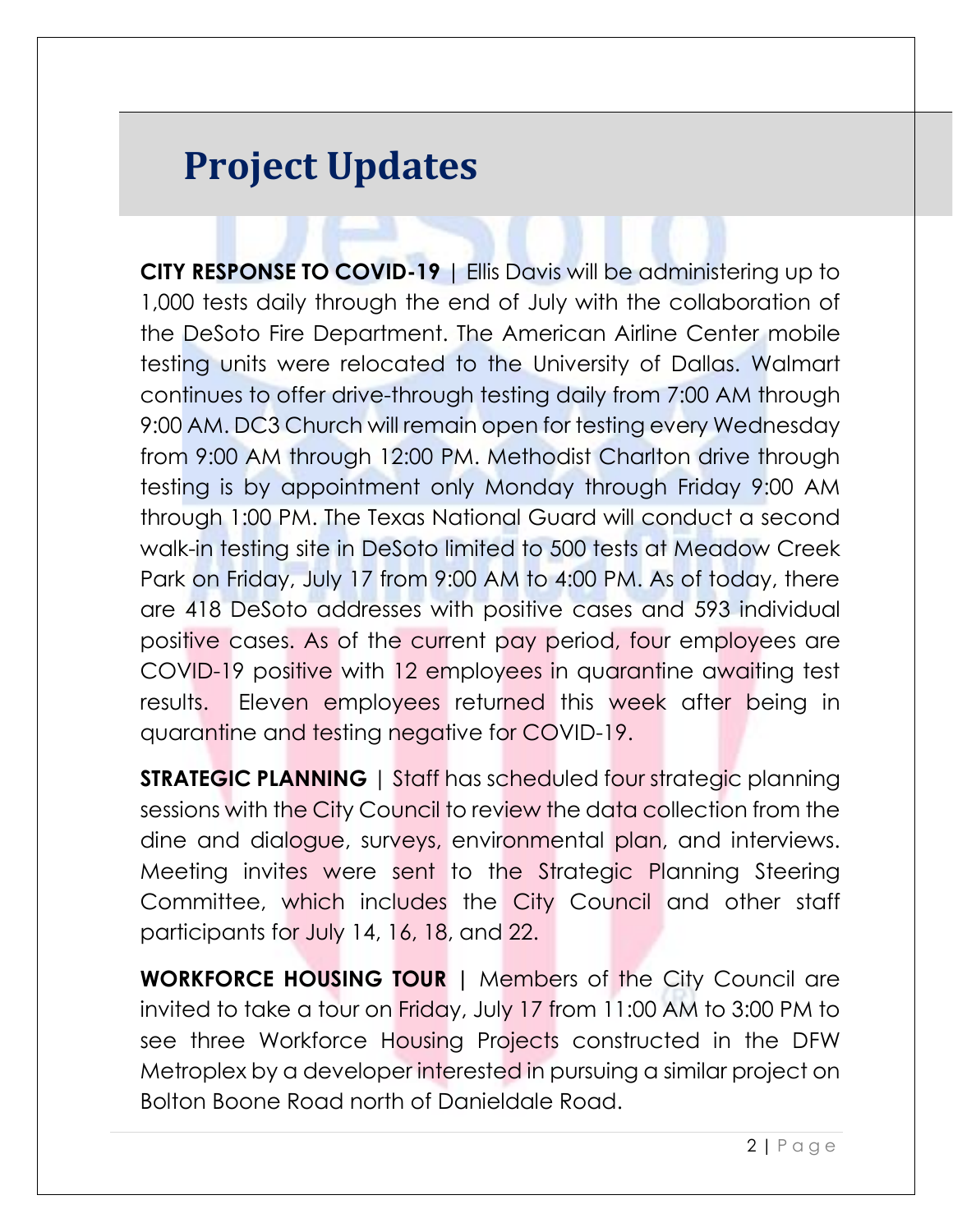**RENTAL REGISTRATION ORDINANCE |** Due to COVID-19 restrictions, staff cancelled the in-person public rental registration meeting previously scheduled for July 16. In order to accommodate virtual sessions, the Development Services Department will host three virtual meetings for the public on August 6, 13, and 20. Participants will need to register in advance to attend the virtual meetings by sending their names and choice of two virtual meeting dates to [RRProgram@desototexas.gov.](mailto:RRProgram@desototexas.gov) The ordinance is anticipated to be considered at a September City Council Meeting with an enforcement date of April 2021.

**2020 RENOVATION AND REPLACEMENT PROJECT |** This annual project replaces aging water and sewer lines and reconstructs street pavements. The project is divided into two phases. Phase one, at \$1.2 million, will replace approximately 7,600 feet of water and sewer lines along Meadow Brook Estates and Mantlebrook Farms subdivisions. This project is scheduled to begin on July 20 and scheduled for completion by December. Phase two of the project will reconstruct the streets portion of the project where the replacements are conducted. The streets included are: Clubbrook Circle, Pebblebrook Drive, Thunderbrook Circle, Windingbrook Drive, Meriweather Place, and Meadowbrook Drive.

**MIRKES PARK NAMING |** The Parks Board voted to name the new park and trail area currently under construction in the Mantlebrook neighborhood Mirkes Park after the family who originally owned the land and donated it to the City of DeSoto. Consistent with City policy on naming parks, the name will come to the City Council for consideration at the July 21 City Council Meeting.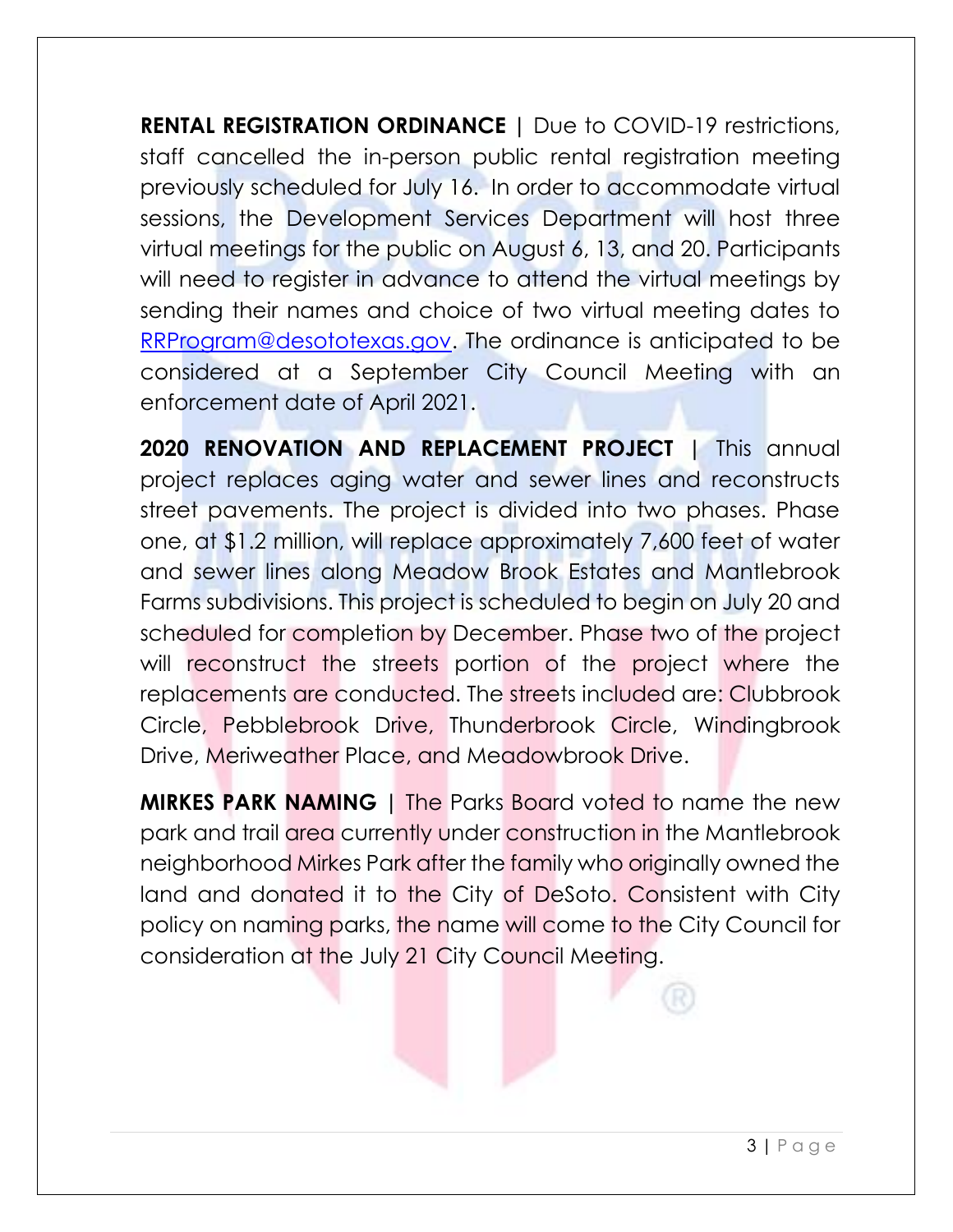### **Weekly Events & Meetings**

**CONTROL** 

| July 13 Economic Recovery Advisory<br>Task Force Meeting 6:00 PM (Video<br>Conference)                                                                                                                          | July 24 Fourth Friday Concert - Gospel<br>Review 8:00 PM (Virtual)                                                        |  |
|-----------------------------------------------------------------------------------------------------------------------------------------------------------------------------------------------------------------|---------------------------------------------------------------------------------------------------------------------------|--|
| <b>July 14 Strategic Planning Sessions 6:00</b><br>PM to 10:00 PM (Video Conference)                                                                                                                            | July 27 DeSoto Economic Development<br>Corporation Regular Board Meeting 9:00<br>AM to 2:00 PM (Video Conference)         |  |
| July 16 Strategic Planning Sessions 6:00<br>PM to 10:00 PM (Video Conference)                                                                                                                                   | July 28 DeSoto Police & Community<br>Together (PACT) Town Hall 6:30 PM to<br>8:30 PM (Video Conference)                   |  |
| July 17 Workforce Housing Project Tour<br>11:00 AM to 3:00 PM (Meet at City Hall)                                                                                                                               | August 4 City Council Work Session &<br>Meeting 6:00 PM (TBD)                                                             |  |
| <b>July 18 Strategic Planning Sessions 9:00</b><br>AM to 1:00 PM (Video Conference)                                                                                                                             | <b>August 07 City Council Summer Retreat</b><br>7:30 AM to 5:00 PM (DeSoto ISD Admin<br><b>Building - ISC Board Room)</b> |  |
| <b>July 20 City Council Topical Work</b><br>Session 6:00 PM (Video Conference)<br><b>Topics: Women and Minority Owned</b><br><b>Business Enterprise Policy, Council Pay &amp;</b><br>Summer Retreat Preparation | <b>August 8 City Council Summer Retreat</b><br>7:30 AM to 5:00 PM (DeSoto ISD Admin<br><b>Building - ISC Board Room)</b>  |  |
| July 21 City Council Work Session &<br>Meeting 5:30 PM (Video Conference)                                                                                                                                       | <b>August 17 City Council Topical Work</b><br>Session 6:00 PM (TBD)                                                       |  |
| <b>July 22 Strategic Planning Sessions 6:00</b><br>PM to 10:00 PM (Video Conference)                                                                                                                            | August 18 City Council Work Session &<br>Meeting 5:30 PM (TBD)                                                            |  |
| <b>July 23 City Council Budget Workshop</b><br>6:00 PM (Video Conference)                                                                                                                                       | August 22 Household Hazardous Waste<br>Event 7:00 PM to 11:00 AM<br>(Westmoreland Pump Station)                           |  |
| July 24 City Council Budget Workshop<br>9:00 AM (Video Conference)                                                                                                                                              | August 28 Fourth Friday Concert 8:00 PM<br>(Performer TBA)                                                                |  |

R